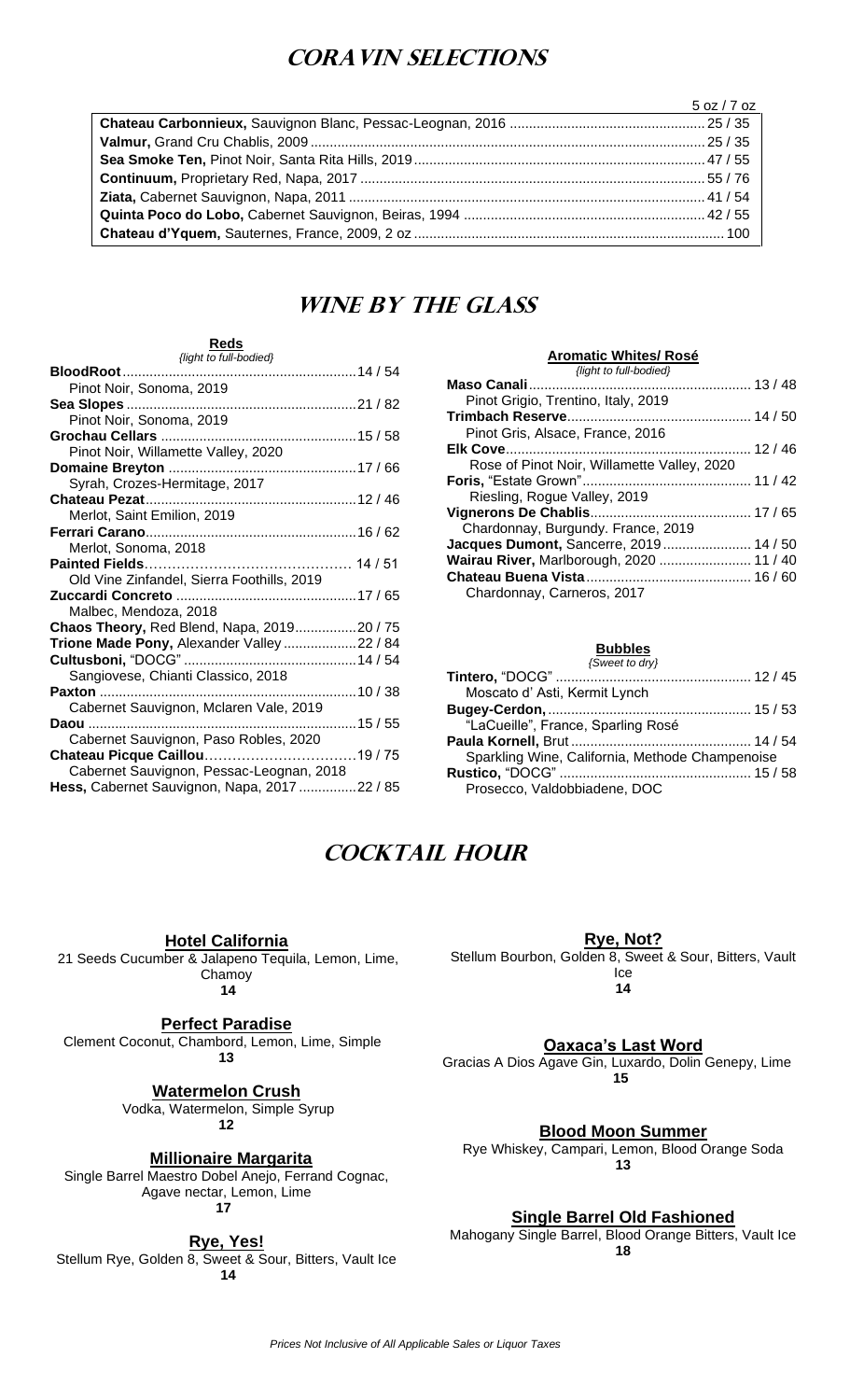### **CHARDONNAY**

| <b>Joseph Drouhin, Saint Veran, 201855</b>        |  |
|---------------------------------------------------|--|
|                                                   |  |
|                                                   |  |
|                                                   |  |
|                                                   |  |
|                                                   |  |
|                                                   |  |
|                                                   |  |
| Haden Fig, "Juliette", Willamette Valley, 2017 95 |  |
| Chateau Montelena, Napa Valley, 2018111           |  |
|                                                   |  |
| Newton, "Unfiltered", Napa Valley, 2014 125       |  |
|                                                   |  |
|                                                   |  |
| Maison L'orée, Grand Cru,                         |  |
|                                                   |  |
|                                                   |  |

### **SAUVIGNON BLANC**

| Quintessa, "Illumination", Napa Valley, 201790 |  |
|------------------------------------------------|--|
| Merry Edwards, Russian River Valley, 2019105   |  |
| Ashes and Diamonds, Napa, 2016 119             |  |
| Château Carbonnieux, Pessac-Léognan,           |  |
|                                                |  |
|                                                |  |

### **PINOT Grigio & Gris**

| Kettmeir, Alto-Adige-Südtirol, DOC, 2020 57 |  |
|---------------------------------------------|--|
|                                             |  |
|                                             |  |

#### **RIESLING**

| <b>S.A. Prum, "Grand Cru", Spatlese, Mosel, 2015 94</b> |  |
|---------------------------------------------------------|--|
| <b>S.A. Prum, "Grand Cru", Auslese, Mosel, 2012140</b>  |  |

### **INTERESTING WHITES**

| Gobelsburg, Kamptal, Austria,                       |
|-----------------------------------------------------|
|                                                     |
|                                                     |
| Pierre Sparr, "Grand Reserve", Alsace,              |
|                                                     |
| Cave de Tain, Crozes-Hermitage, Marsanne, 201557    |
| Santiago Ruiz, Albariño, Rias Baixas, Spain, 202060 |
|                                                     |
|                                                     |
|                                                     |

### **ROSÉ**

| Land of Saints, Santa Barbara, 2020  44              |  |
|------------------------------------------------------|--|
| Chateau de Trinquevedel, Tavel, 2020 53              |  |
| Les Pallières, "Au Petite Bonheur", Gigondas, 201960 |  |

## **AMERICAN CABERNET SAUVIGNON**

| Gramercy Cellars, "Lower East",                                                                         |  |
|---------------------------------------------------------------------------------------------------------|--|
|                                                                                                         |  |
| Saddleback, "Rancher's Red", Oakville, 2017  80                                                         |  |
| Seven Falls, Wahluke Slope, 2017 85                                                                     |  |
| Domaine Eden, Santa Cruz Mountains, 2016 90                                                             |  |
| Arrowwood, Knight's Valley, 2016  91                                                                    |  |
|                                                                                                         |  |
| Round Pond, "Kith & Kin", Napa, 2019  95                                                                |  |
|                                                                                                         |  |
|                                                                                                         |  |
|                                                                                                         |  |
|                                                                                                         |  |
|                                                                                                         |  |
|                                                                                                         |  |
|                                                                                                         |  |
|                                                                                                         |  |
| Stag's Leap, "Artemis", Napa 2019  135                                                                  |  |
| Barnett, "Estate", Spring Mountain, 2018 140                                                            |  |
| Venge Vineyards, "Silencieux", Napa, 2018 145                                                           |  |
| World's End, "If 6 was 9" Napa, 2015 150                                                                |  |
|                                                                                                         |  |
| Col Solare, Red Mountain, 2015  155                                                                     |  |
|                                                                                                         |  |
|                                                                                                         |  |
| Silver Oak, Alexander Valley, 2017  168                                                                 |  |
|                                                                                                         |  |
|                                                                                                         |  |
|                                                                                                         |  |
| Ashes and Diamonds, Napa, 2018  179                                                                     |  |
|                                                                                                         |  |
| Cade, "Estate", Howell Mountain, 2017/18  180                                                           |  |
| Shafer, "One Point Five", 2019  192                                                                     |  |
| Nickel and Nickel, "Branding Iron", 2018 195                                                            |  |
| Lail Vineyards, "Blueprint", Napa, 2017 200                                                             |  |
|                                                                                                         |  |
|                                                                                                         |  |
| Ziata, Meteor Vineyard, Napa, 2017  211                                                                 |  |
|                                                                                                         |  |
|                                                                                                         |  |
| Chateau Montelena, "Estate", Calistoga, 2014 223                                                        |  |
| World's End, "Stir It Up", Napa, 2015 225                                                               |  |
| Ghost Block, "Single Vineyard", Yountville, 2016  233                                                   |  |
| Flora Springs, "Wild Boar Vineyard", Napa, 2014  245                                                    |  |
|                                                                                                         |  |
| Stag's Leap, "Fay", Napa, 2018  250                                                                     |  |
|                                                                                                         |  |
| Robert Mondavi, "Reserve", To Kalon Vineyard,                                                           |  |
|                                                                                                         |  |
| Honig, "West Side Trio", Napa PNV, 2011  280                                                            |  |
| The Vineyard House, Oakville, 2014  282                                                                 |  |
| Hall, "Kathryn Hall", Napa, 2016  285                                                                   |  |
|                                                                                                         |  |
| Barnett, "Rattlesnake", Spring Mountain, 2016  295<br>Inglenook, "Rubicon", Rutherford, Napa, 2015  305 |  |
|                                                                                                         |  |
| Cade, "Reserve", Howell Mtn, 2018  305                                                                  |  |
| Cliff Lede, "Poetry", Stags Leap District, 2017  314                                                    |  |
|                                                                                                         |  |
| Tamber Bey, "Estate", Oakville, 2006/2007  335                                                          |  |
| Michael Mondavi, "M", Napa, 2015 335                                                                    |  |
| Hourglass, "Estate", Napa, 2017 350                                                                     |  |
|                                                                                                         |  |
|                                                                                                         |  |
|                                                                                                         |  |
|                                                                                                         |  |
| Mayacamas, Mount Veeder, 2004 395                                                                       |  |
| Shafer, "Hillside Select", Stags Leap District, 2015 411                                                |  |
|                                                                                                         |  |
|                                                                                                         |  |
| Chateau Montelena, "Estate", Calistoga, 2006 425                                                        |  |
| Paul Hobbs, "Dr. Crane", St. Helena, 2017  450                                                          |  |
|                                                                                                         |  |
| Staglin, "Estate", Rutherford, 2016 470                                                                 |  |
| Plumpjack, "Estate Reserve", Oakville, 2016 525                                                         |  |
| Grace Family Vineyards, "Estate", Napa, 2011  555                                                       |  |
| Scarecrow, Rutherford, Napa, 2018 1250                                                                  |  |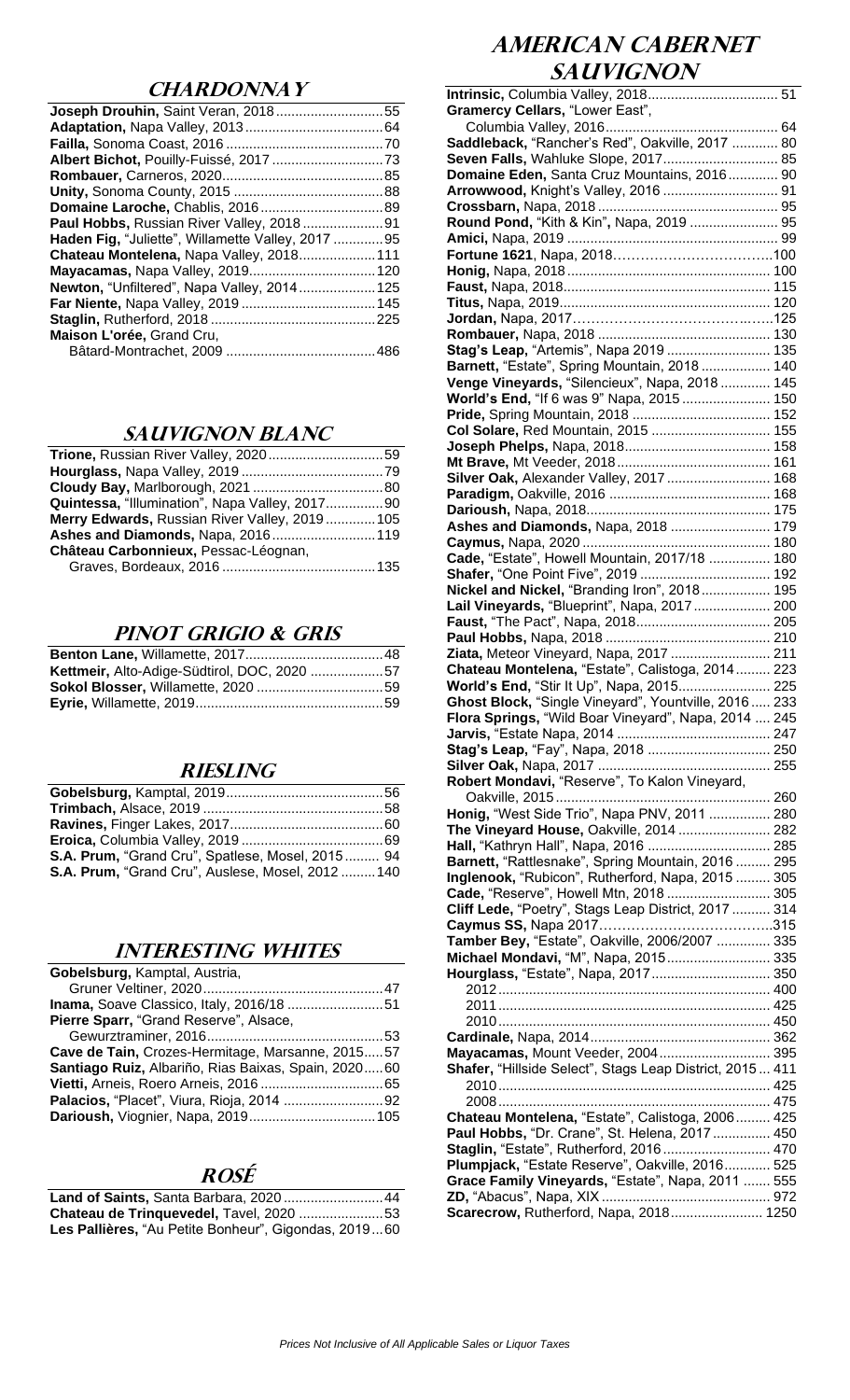## **MERITAGE & PROPRIETARY BLENDS**

| Sean Minor, "Nicole Marie", California, 2018 51    |  |
|----------------------------------------------------|--|
| Ravines, "Maximilien", Finger Lakes, 2015 72       |  |
|                                                    |  |
| Trione, "Henry's Blend", Alexander Valley, 2016 95 |  |
|                                                    |  |
| Daou, "Pessimist", Paso Robles, 2019 115           |  |
| Prisoner, Red Blend, California, 2019  115         |  |
|                                                    |  |
|                                                    |  |
| World's End, "Rocksteady", Napa, 2014/15  135      |  |
| Beringer, "Quantum", Napa, 2015  145               |  |
| Newton, "The Puzzle", Spring Mountain, 2016  173   |  |
| Dalla Valle, "Collina", Napa, 2017  185            |  |
| Ashes and Diamonds, "Grand Vin", 2016 190          |  |
| Keenan, "Side by Side" Spring Mountain, 2012 215   |  |
| Opus One, "Overture", Napa, 2018231                |  |
| Duckhorn, "Discussion", Napa, 2016242              |  |
| Merryvale, "Profile", Napa, 2016 275               |  |
| Pahlmeyer, "30th anniversary", Napa, 2016 280      |  |
| Quintessa, Rutherford, Napa, 2018305               |  |
| Joseph Phelps, "Insignia", Napa, 2018 345          |  |
|                                                    |  |
|                                                    |  |
| Bevan, "Sugarloaf Mountain", Napa, 2016375         |  |
|                                                    |  |
| Ridge, "Monte Bello", Santa Cruz Mts, 2016 400     |  |
|                                                    |  |
|                                                    |  |
| Verite, "La Joie", Sonoma County, 2017 625         |  |
| Bond, "Melbury", Oakville, 2011/2012810            |  |
|                                                    |  |
| Harlan Estate, Oakville, 2011/2012  1728           |  |
|                                                    |  |

## **MERLOT**

| Hourglass, "Blueline Estate", Napa, 2018  147 |
|-----------------------------------------------|
|                                               |
|                                               |
|                                               |

### **ZINFANDEL**

| Ancient Peaks, Paso Robles, 201854 |  |
|------------------------------------|--|
|                                    |  |
|                                    |  |
|                                    |  |

## **OTHER US RED**

| Ravines, Cabernet Franc, Finger Lakes, 2019 55 |  |
|------------------------------------------------|--|
| Miner Family, Sangiovese, Mendocino, 201661    |  |
|                                                |  |
| Villa Creek, Garnacha, Paso Robles, 2012 103   |  |
| Villa Creek, Carignan, Paso Robles, 2009 111   |  |
| Ashes and Diamonds, Cabernet Franc, 2016 139   |  |
|                                                |  |

## **Syrah & Petite Sirah**

| Biale, "Royal Punisher", Petite Sirah, Napa, 2017  96 |  |
|-------------------------------------------------------|--|
| K, "The Beautiful", Syrah, Walla Walla, 2017  128     |  |
| Zinke, Syrah, Santa Maria, 2013/15 143                |  |
| <b>Shafer Relentless, Napa, 2017 176</b>              |  |
| Turley, "Hayne Vineyard", Petite Syrah, 2013/18 181   |  |

### **SPARKLING**

| Joseph Cattin, Brut, Crémant d'Alsace 375mL38       |  |
|-----------------------------------------------------|--|
| <b>Bugey-Cerdon, "La Cueille", France, N.V.  53</b> |  |
| Roederer Estate, Brut Rosé, Anderson Valley, N.V 81 |  |
| Champagne J. Dumangin, "La Cuvee"                   |  |
|                                                     |  |
| Veuve Clicquot, Brut, Champagne, N.V.  128          |  |
| Champagne J. Dumangin, "Le Vintage", Premier Cru,   |  |
|                                                     |  |
| Sea Smoke, "Sea Spray", Blanc de Noir,              |  |
|                                                     |  |
|                                                     |  |
| Armand de Brignac, "Ace of Spades", Brut,           |  |
|                                                     |  |
| Veuve Clicquot, Brut, Champagne, N.V., 1.5L  227    |  |
|                                                     |  |

### **DESSERT WINE**

**Chiarlo,** "Nivole", Moscato D'Asti, Italy, 2019 375mL .. 34 **Trimbach,** "Vendanges Tardives",

| Inniskilin, Ice Wine, Niagara Peninsula, 2019  128 |  |
|----------------------------------------------------|--|
| Dolce, Late Harvest Wine, Napa, 2013 375mL  173    |  |
| Château d'Yquem, Sauternes, 2009 375mL 600         |  |

### **HALF BOTTLES, White & Red**

| Duckhorn, Sauvignon Blanc, Napa, 2018 45           |
|----------------------------------------------------|
| Grgich Hills, Chardonnay, Napa, 2018  63           |
| Blackbird, "Arise", Proprietary Red, Napa, 2019 67 |
| Goldeneye, Pinot Noir, Anderson Valley, 2017  70   |
| Duckhorn, Cabernet Sauvignon, Napa, 2016  75       |
| Merry Edwards, Pinot Noir, RRV, 2015 80            |
| Prisoner, Red Blend, California, 2019 80           |
| <b>Ornellaia, Red Blend, Bolgheri, 2016 181</b>    |
| Continuum, Red Blend, Napa, 2018 185               |
|                                                    |

### **LARGE FORMAT**

| Stag's Leap, "Artemis", Napa, 2018250                    |
|----------------------------------------------------------|
| Trione, Cabernet, Alexander Valley, 2012 260             |
| Cain 1.5L, "Concept", Cabernet Blend, Napa, 2008 395     |
| Nickel and Nickel 1.5L, "Branding Iron", Cabernet,       |
|                                                          |
| Cade 1.5L, Cabernet, Howell Mountain, 2017  445          |
| Silver Oak 1.5L, Cabernet, Napa, 2015  470               |
| Far Niente 1.5L, "Estate", Cabernet, Oakville, 2018. 525 |
| Caymus 1.5L, "Special Selection", Cabernet,              |
|                                                          |
| Spottswoode 1.5L, "Estate" Cabernet,                     |
|                                                          |
| Continuum 1.5L, Cabernet, Pritchard Hill, 2017  740      |
| Shafer 1.5L, "Hillside Select"                           |
|                                                          |
| Ornellaia 1.5L, Super Tuscan, Bolgheri, 2012  800        |
| Opus One 1.5L, Red Blend, Napa, 2014 1350                |
|                                                          |
| Château Mouton Rothschild 3L, Pauillac, 2015 6500        |
| Silver Oak 6L, Cabernet, Napa, 2014  2200                |
| Chateau Montelena, "Estate", Cabernet,                   |
|                                                          |
|                                                          |